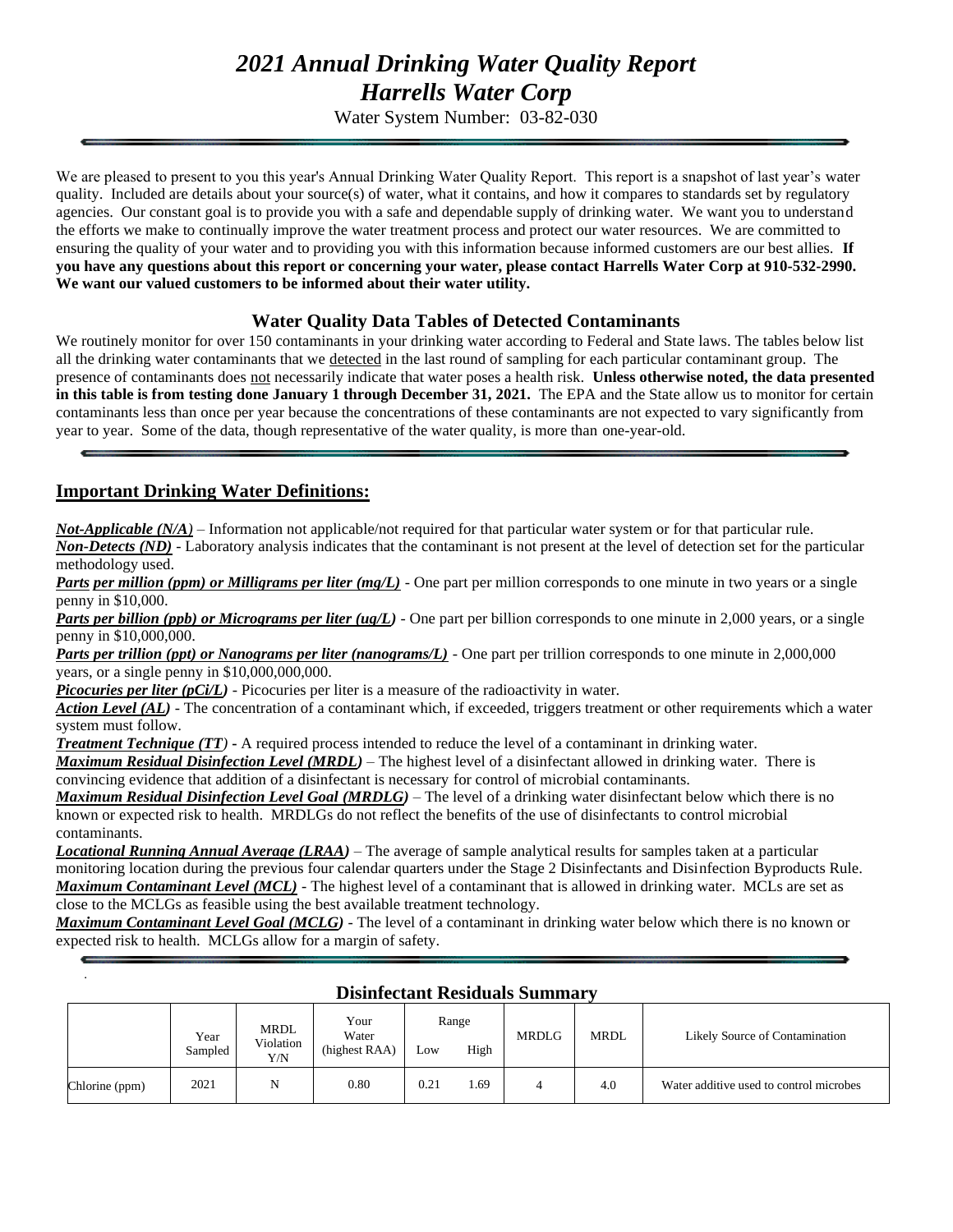#### **Inorganic Contaminants**

| Contaminant (units) | Sample<br>Date | MCL<br>Violation<br>Y/N | $v_{\text{our}}$<br>Water | LOW            | Range<br>High | <b>MCLG</b> | <b>MCL</b> | Likely Source of Contamination                                                                                                  |
|---------------------|----------------|-------------------------|---------------------------|----------------|---------------|-------------|------------|---------------------------------------------------------------------------------------------------------------------------------|
| Fluoride (ppm)      | 12-2019        |                         | 0.1                       | ND <sub></sub> | 0.4           |             |            | Erosion of natural deposits; water additive<br>which promotes strong teeth; discharge from<br>fertilizer and aluminum factories |

|                                |                |                                |               | <b>Nitrate/Nitrite Contaminants</b> |             |            |                                                                                                   |
|--------------------------------|----------------|--------------------------------|---------------|-------------------------------------|-------------|------------|---------------------------------------------------------------------------------------------------|
| Contaminant (units)            | Sample<br>Date | <b>MCL</b><br>Violation<br>Y/N | Your<br>Water | Range<br>High<br>Low                | <b>MCLG</b> | <b>MCL</b> | Likely Source of Contamination                                                                    |
| Nitrate (as Nitrogen)<br>(ppm) | 10/24/21       | N                              | <1.0          | N/A                                 | 10          | 10         | Runoff from fertilizer use; leaching from<br>septic tanks, sewage; erosion of natural<br>deposits |
| Nitrite (as Nitrogen)<br>(ppm) | 10/24/21       | N                              | 0.10          | N/A                                 |             |            | Runoff from fertilizer use; leaching from<br>septic tanks, sewage; erosion of natural<br>deposits |

# **Lead and Copper Contaminants**

| Contaminant (units)                           | Sample Date | Your<br>Water | Number of sites<br>found above the<br>AL | MCLG | AL         | Likely Source of Contamination                                          |
|-----------------------------------------------|-------------|---------------|------------------------------------------|------|------------|-------------------------------------------------------------------------|
| Copper (ppm)<br>(90 <sup>th</sup> percentile) | Sept. 2020  | ND            |                                          | 1.3  | $AI = 1.3$ | Corrosion of household plumbing systems;<br>erosion of natural deposits |
| Lead $(ppb)$<br>(90 <sup>th</sup> percentile) | Sept. 2020  | ND            |                                          |      | $AL=15$    | Corrosion of household plumbing systems;<br>erosion of natural deposits |

# **Stage 2 Disinfection Byproduct Compliance -** Based upon Locational Running Annual Average (LRAA)

| Disinfection<br>Byproduct | Year Sampled | MCL<br>Violation<br>Y/N | Your<br>Water<br>(highest LRAA) | Range<br>High<br>Low | <b>MCLG</b> | <b>MCL</b> | Likely Source of Contamination              |
|---------------------------|--------------|-------------------------|---------------------------------|----------------------|-------------|------------|---------------------------------------------|
| TTHM (ppb)                |              |                         |                                 |                      |             |            |                                             |
| <b>B01</b>                | 2021         | N                       | 0.002                           | <b>ND</b>            | N/A         | 80         | Byproduct of drinking water<br>disinfection |
| HAA5 (ppb)                |              |                         |                                 |                      |             |            |                                             |
| <b>B01</b>                | 2021         | N                       | $\mathbf{0}$                    | ND                   | N/A         | 60         | Byproduct of drinking water<br>disinfection |

*TTHM***:** *Some people who drink water containing trihalomethanes in excess of the MCL over many years may experience problems with their liver, kidneys, or central nervous systems, and may have an increased risk of getting cancer.*

*HAA5***:** *Some people who drink water containing haloacetic acids in excess of the MCL over many years may have an increased risk of getting cancer.*

#### **Radiological Contaminants**

| Contaminant (units)     | Sample<br>Date | <b>MCL</b><br>Violation<br>Y/N | Your<br>Water | o<br>Range<br>High<br>$L$ OW | <b>MCLG</b> | <b>MCL</b> | Likely Source of Contamination |
|-------------------------|----------------|--------------------------------|---------------|------------------------------|-------------|------------|--------------------------------|
| Combined radium (pCi/L) | 12-2014        | N                              | 0.93          | $_{0.8}$                     |             |            | Erosion of natural deposits    |

### **Source Water Assessment Program (SWAP) Results**

The North Carolina Department of Environment and Natural Resources (DENR), Public Water Supply (PWS) Section, Source Water Assessment Program (SWAP) conducted assessments for all drinking water sources across North Carolina. The purpose of the assessments was to determine the susceptibility of each drinking water source (well or surface water intake) to Potential Contaminant Sources (PCSs). The results of the assessment are available in SWAP Assessment Reports that include maps, background information and a relative susceptibility rating of Higher, Moderate or Lower.

The relative susceptibility rating of each source for Harrell's Water Corp was determined by combining the contaminant rating (number and location of PCSs within the assessment area) and the inherent vulnerability rating (i.e., characteristics or existing conditions of the well or watershed and its delineated assessment area). The assessment findings are summarized in the table below: